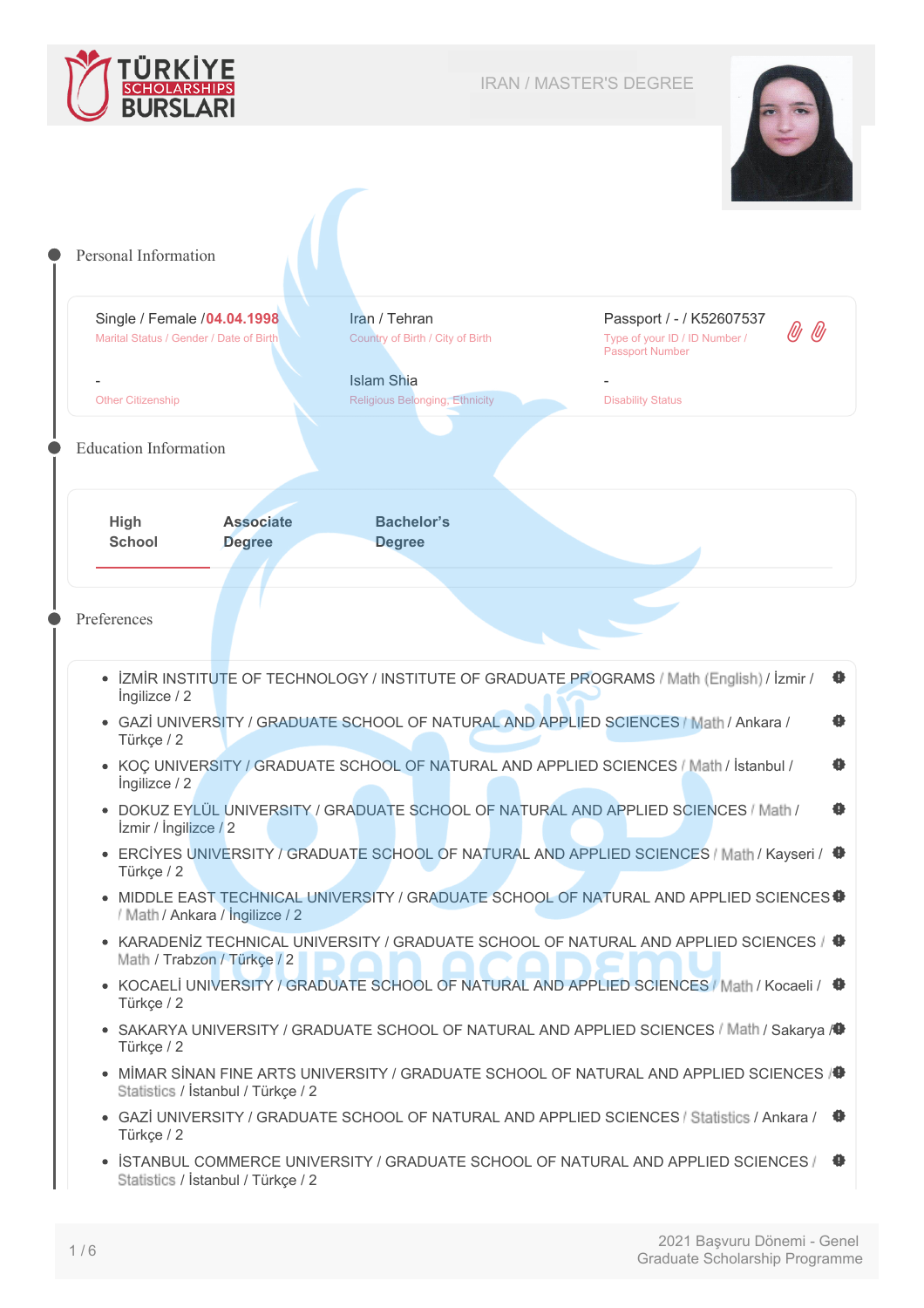



## Other Language Skills Native Language : Persian (Farsi) (فارسی)

|                                                                                                                                                                                                                                                                                                                                                                                                                                                                                       | <b>No</b>                                                                                                                                                                                                                                                                                           |                     |  |
|---------------------------------------------------------------------------------------------------------------------------------------------------------------------------------------------------------------------------------------------------------------------------------------------------------------------------------------------------------------------------------------------------------------------------------------------------------------------------------------|-----------------------------------------------------------------------------------------------------------------------------------------------------------------------------------------------------------------------------------------------------------------------------------------------------|---------------------|--|
| Do you speak Turkish?                                                                                                                                                                                                                                                                                                                                                                                                                                                                 | Do you have a certificate of Turkish language?                                                                                                                                                                                                                                                      |                     |  |
| <b>Beginner</b>                                                                                                                                                                                                                                                                                                                                                                                                                                                                       | arkadaşlarım                                                                                                                                                                                                                                                                                        |                     |  |
| Level/Grade                                                                                                                                                                                                                                                                                                                                                                                                                                                                           | Where did you learn Turkish?                                                                                                                                                                                                                                                                        |                     |  |
| Grade/Level<br>Language                                                                                                                                                                                                                                                                                                                                                                                                                                                               |                                                                                                                                                                                                                                                                                                     |                     |  |
| Ingilizce                                                                                                                                                                                                                                                                                                                                                                                                                                                                             | - / Intermediate                                                                                                                                                                                                                                                                                    |                     |  |
| Letter of Intent<br>bursu kazanmayı çok istiyorum ve bu sayede türkiye için gururlu olacağama inanıyorum.<br>In this section, it is expected to explain following details: your academic and social experiences relating the field you want to take an education, your<br>reasons for choosing Turkey for study and the importance of your future plans for your education and scholarship in Turkey. You can write the letter of<br>intent in the language you can express yourself. |                                                                                                                                                                                                                                                                                                     |                     |  |
|                                                                                                                                                                                                                                                                                                                                                                                                                                                                                       |                                                                                                                                                                                                                                                                                                     | matematik           |  |
|                                                                                                                                                                                                                                                                                                                                                                                                                                                                                       |                                                                                                                                                                                                                                                                                                     | 1- Subject of study |  |
|                                                                                                                                                                                                                                                                                                                                                                                                                                                                                       |                                                                                                                                                                                                                                                                                                     |                     |  |
| matematik alanı                                                                                                                                                                                                                                                                                                                                                                                                                                                                       |                                                                                                                                                                                                                                                                                                     |                     |  |
|                                                                                                                                                                                                                                                                                                                                                                                                                                                                                       | 2- Working Title (Up to 15 words) (Please write in short and concise terms the title of your work as a thesis or an article title.)                                                                                                                                                                 |                     |  |
|                                                                                                                                                                                                                                                                                                                                                                                                                                                                                       | ben bu bölumu çok istiyorum ve türkiyede okumayı bursla çok istekliyim. inşallah kazanırım                                                                                                                                                                                                          |                     |  |
| study.)                                                                                                                                                                                                                                                                                                                                                                                                                                                                               | 3- Analysis of the Problem (at least 75, maximum 300 words)(In this section, briefly describe the topic and your theory (concept map) to be used in the                                                                                                                                             |                     |  |
|                                                                                                                                                                                                                                                                                                                                                                                                                                                                                       |                                                                                                                                                                                                                                                                                                     |                     |  |
|                                                                                                                                                                                                                                                                                                                                                                                                                                                                                       |                                                                                                                                                                                                                                                                                                     |                     |  |
|                                                                                                                                                                                                                                                                                                                                                                                                                                                                                       | ben bu bölumu çok istiyorum ve türkiyede okumayı bursla çok istekliyim.                                                                                                                                                                                                                             |                     |  |
|                                                                                                                                                                                                                                                                                                                                                                                                                                                                                       | 4- Research Method (minimum 50 maximum 300 words)"(Give information about the academic research methods you intend to use in this study. For<br>example, in-depth interviews, observations, surveys, experiments, etc.) For example, in-depth interviews, observations, surveys, experiments, etc.) |                     |  |
|                                                                                                                                                                                                                                                                                                                                                                                                                                                                                       | ben bu bölumu çok istiyorum ve türkiyede okumayı bursla çok istekliyim. inşallah kazanırım                                                                                                                                                                                                          |                     |  |
|                                                                                                                                                                                                                                                                                                                                                                                                                                                                                       | 5- General Structure of the Study (at least 75, maximum 300 words) Write the main headings of the study.)                                                                                                                                                                                           |                     |  |
|                                                                                                                                                                                                                                                                                                                                                                                                                                                                                       |                                                                                                                                                                                                                                                                                                     |                     |  |
|                                                                                                                                                                                                                                                                                                                                                                                                                                                                                       | ben bu bölumu çok istiyorum ve türkiyede okumayı bursla çok istekliyim. inşallah kazanırım<br>6- Academic Contribution of the Study (minimum 75, maximum 300 words) (Explain how this study will contribute to your academic field.)                                                                |                     |  |
|                                                                                                                                                                                                                                                                                                                                                                                                                                                                                       | ben bu bölumu çok istiyorum ve türkiyede okumayı bursla çok istekliyim. bu yolda doctor sadeghiyan dan yardım                                                                                                                                                                                       |                     |  |
| aldım.                                                                                                                                                                                                                                                                                                                                                                                                                                                                                | 7- Literature Review (at least 75, maximum 300 words)(Please write down the main academic sources written in this study area.)                                                                                                                                                                      |                     |  |
|                                                                                                                                                                                                                                                                                                                                                                                                                                                                                       | bursu kazanmayı çok istiyorum ve bu sayede türkiye için gururlu olacağama inanıyorum.                                                                                                                                                                                                               |                     |  |

Family Information Total Monthly Income : 100-250 (\$)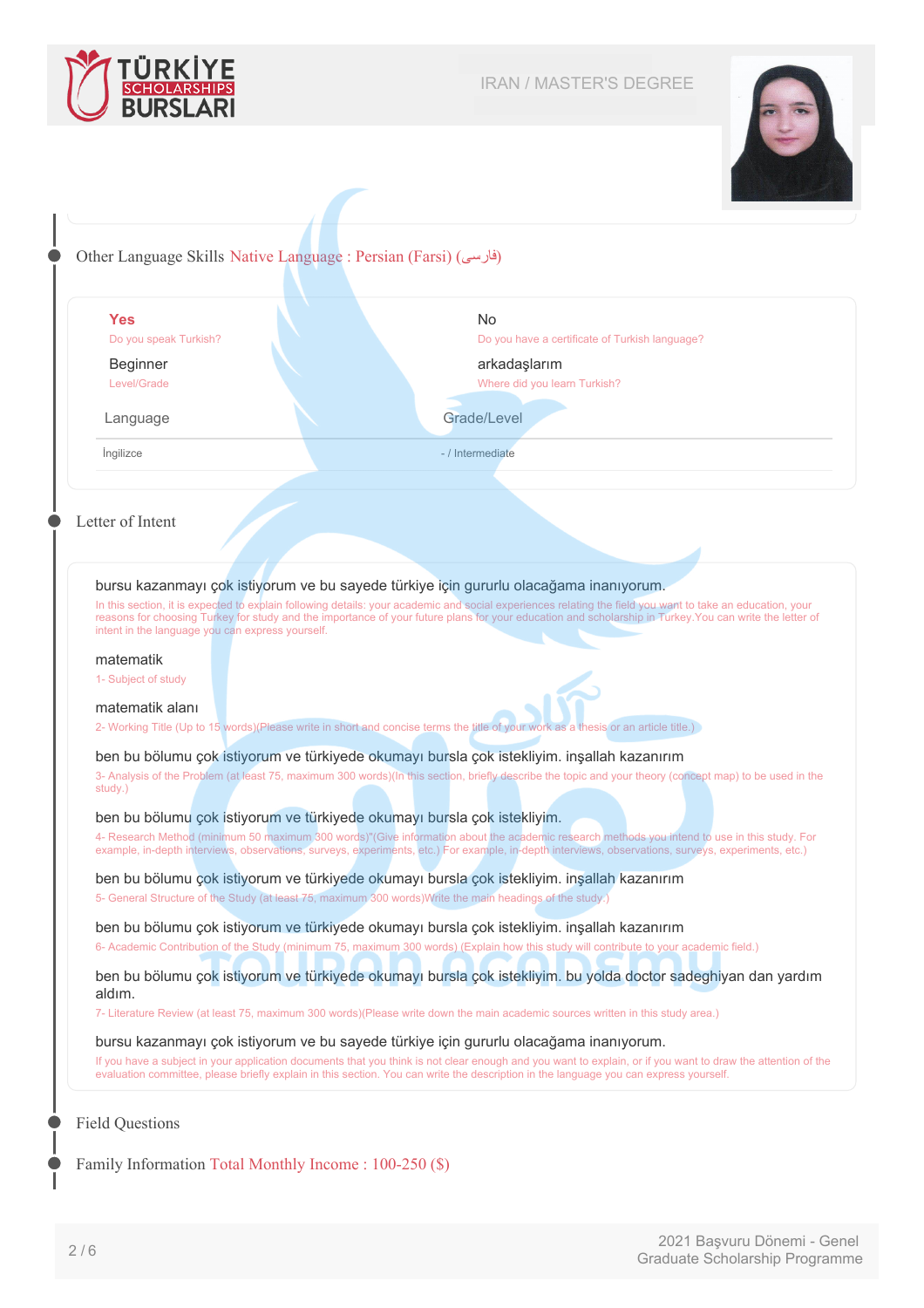

## IRAN / MASTER'S DEGREE





## Work Experience / Internship Experience

Academic Activities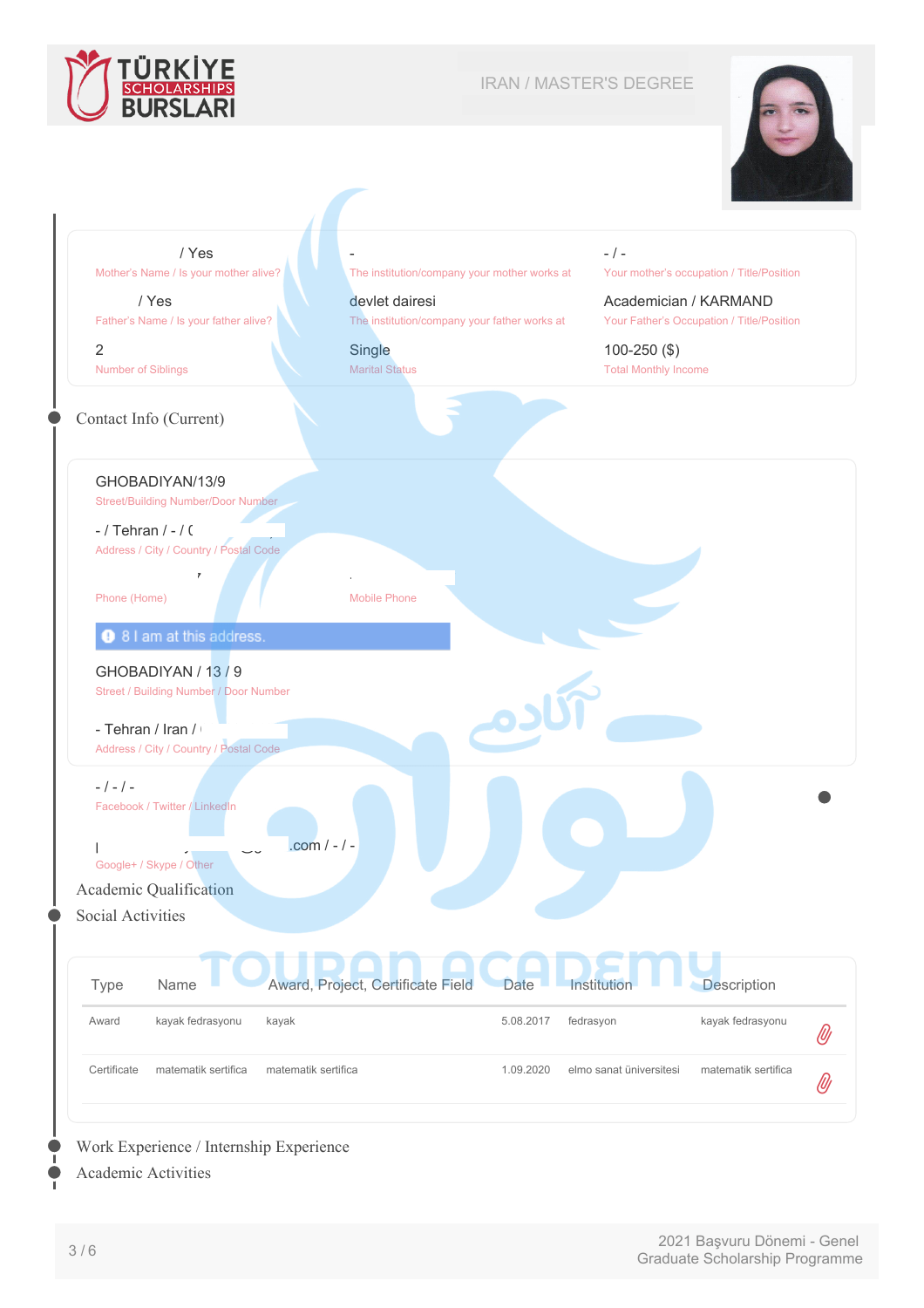





Country / City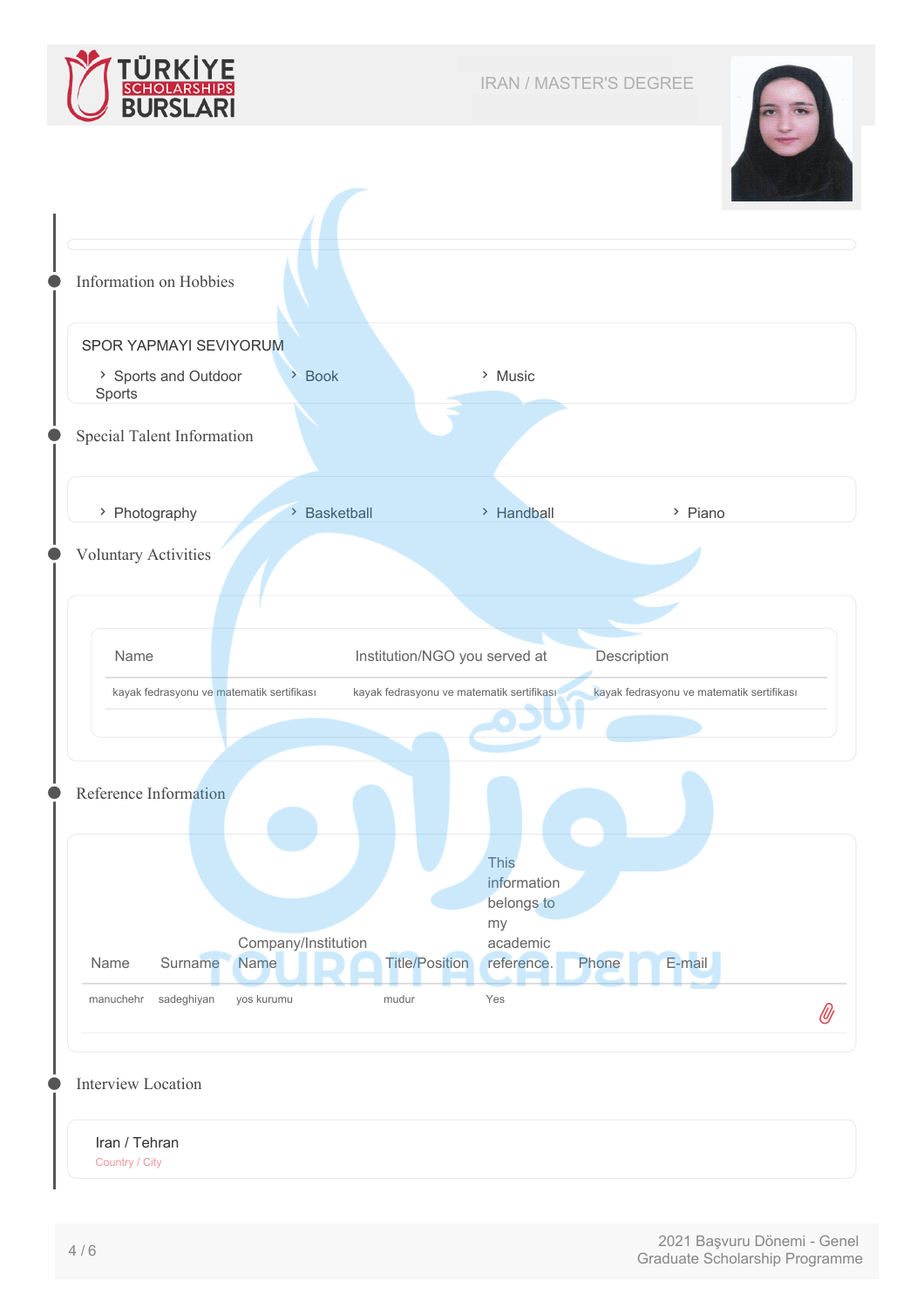